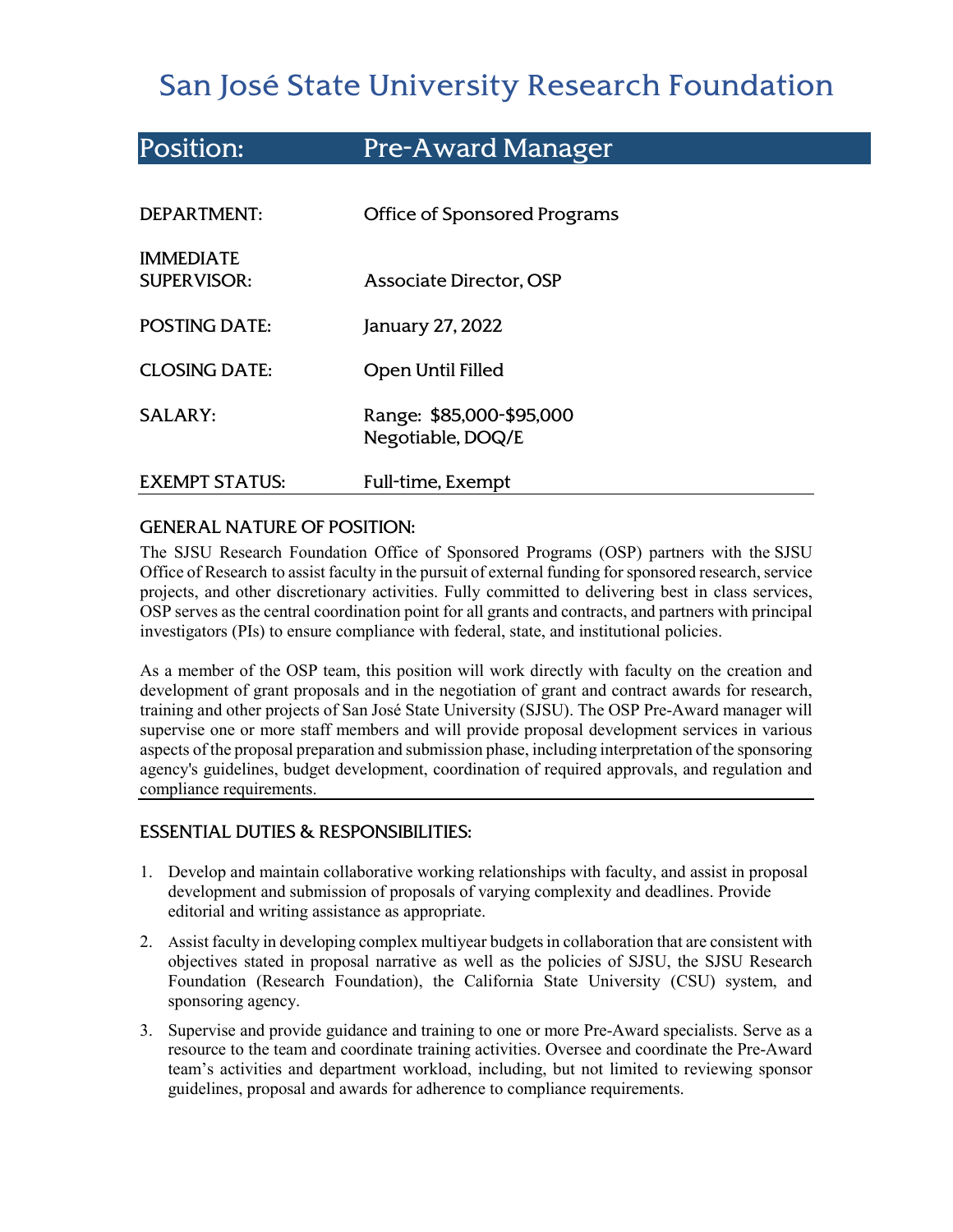- 4. Collaborate with the Division of Research and Innovation and meet with faculty to introduce them into the sponsored program arena and inform them about the availability of resources within the Research Foundation and Division of Research and Innovation.
- 5. Assist the associate director, Research and Innovation Office, and Office of Sponsored Programs (OSP) staff with research administration, including, but not limited to topics of intellectual property, export control, responsible conduct of research, financial conflicts of interest, and overall compliance laws and regulations. Discuss any potential risks or irregularities of proposal applications with authorized signers at the university, Research Foundation and the Research and Innovation Office.
- 6. Work with OSP contract manager and Pre-Award specialists to analyze complex contractual documents on behalf of the Research Foundation. Ensure that terms and conditions are acceptable to SJSU and the Research Foundation.
- 7. Advise faculty, the authorized signers, and university officers, as appropriate, regarding potential risks, irregularities of proposal applications, and responsibilities.
- 8. Review and prepare subcontract documents, and if applicable ensure documents are in compliance with Uniform Guidance terms and conditions and other required federal regulations.
- 9. Cultivate and maintain positive working relationships with external sponsor agencies. Guide faculty to appropriate agency contacts to discuss proposals prior to submission, often making initial contact for the faculty. Make contacts with federal agency representatives to develop SJSU presence when visiting sponsors and conferences. Promote and facilitate cooperation among colleges and with community members such as local government, local Foundations and industry.
- 10. Work with faculty to resubmit denied proposals. Evaluate comments from sponsors and meet with faculty to address proposal weaknesses and revise proposal for resubmission. Review federal, state, profit and non-profit announcements and other publications to remain current on funding opportunities and trends.
- 11. Regularly contribute to the OSP monthly bulletin, participate in the development of departmental policies and procedures, contribute to the reports on proposal and award activity for distribution to faculty and administrators.
- 12. Perform other job-related duties as assigned.

#### INTERPERSONAL CONTACTS:

- 1) Reports to the OSP associate director.
- 2) Develop and maintain effective working relationships with internal staff and departments, principal investigators, SJSU VP for Research and Innovation, AVP for Research, college deans, departmental chairs, and sponsor agencies on a regular basis.

#### SUPERVISORY RESPONSIBILITIES:

Supervision of one or more Pre-Award Specialists.

#### QUALIFICATIONS:

- 1) Education and Experience
	- Bachelor's degree required.
	- Master's degree preferred.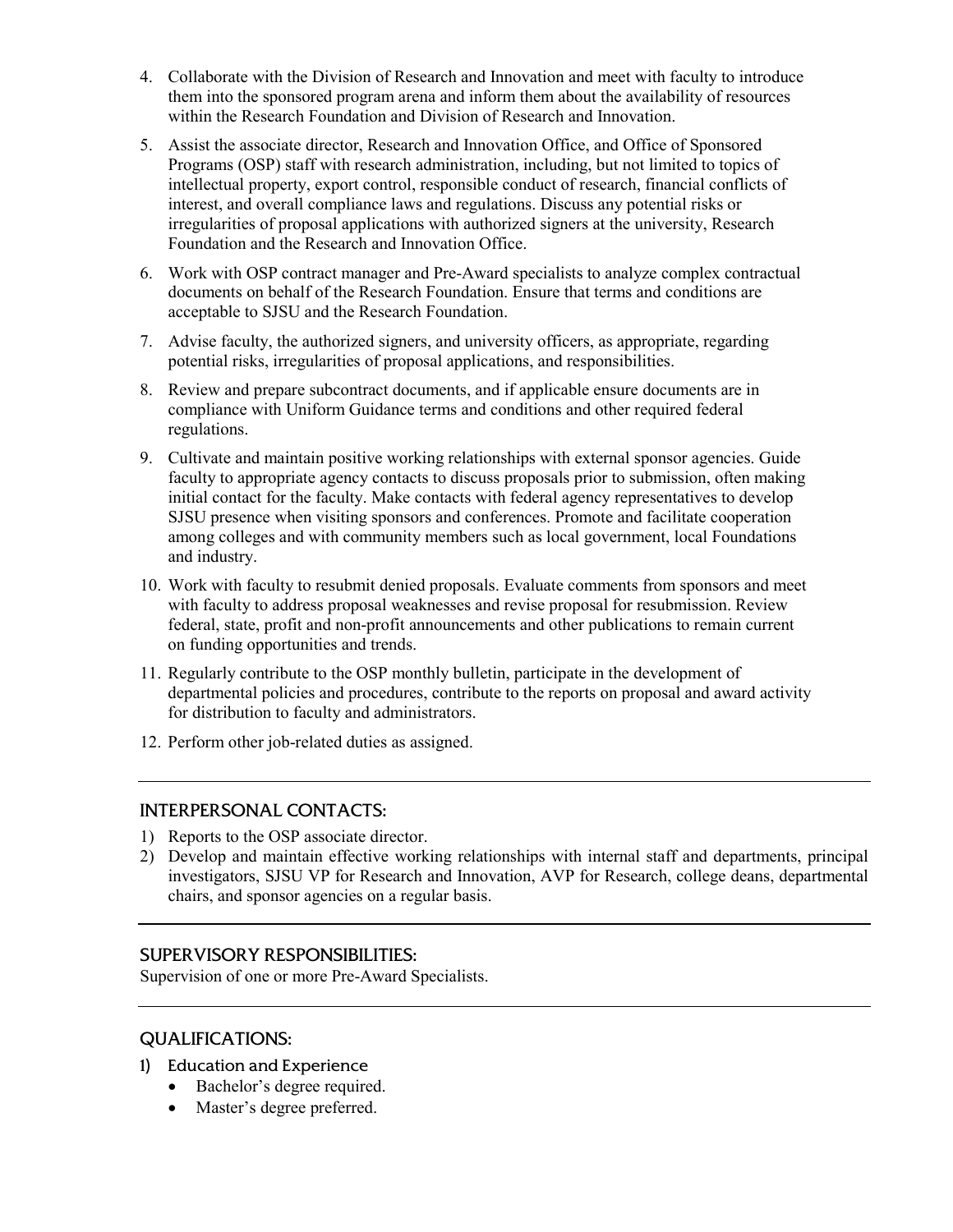- A minimum of five to eight years of work experience in Research Administration with increasingly progressive responsibilities is required.
- A minimum of two to three years of management experience.
- Experience in electronic research administration is preferred.
- Knowledge of 2-CFR-200 (OMB Uniform Guidance) and FAR regulations.

#### 2) Knowledge, Skills, Abilities Required

- Strong verbal and written communications skills, organizational and time management skills with a focus on multi-tasking, prioritization and adaptability.
- Thorough knowledge of current computer and office automation equipment and software required. Must be proficient in the use of MS Office (Word, Excel, Access), Google Suite, Windows or other applicable software packages.
- Thorough knowledge and understanding of pre-award requirements, government relations and principles applicable to contracts and grants.
- Ability to coach and manage employees.
- Demonstrated ability to cultivate and maintain positive working relationships colleagues, faculty and representatives of various organizations and agencies.
- Ability to prioritize tasks, to work independently, to maintain confidentiality, and to take initiative to improve upon current operations.
- Ability to work in a fast pace environment, and handle multiple deadlines and tasks with diplomacy under pressure.
- Excellent judgment, independent creative problem solving skills.
- Accuracy in the development of complex multiyear budgets.
- 3) Complexity of Duties
	- Works on a variety of problems of complex scope where analysis of data or solutions requires an evaluation of intangible, variance factors. Exercises independent judgment in developing methods and evaluating criteria for achieved results.
	- Must be able to act on critical issues in an independent manner.
	- Erroneous decisions or recommendations, or failure to get results would cause additional costs and personnel, and serious delays in overall schedule.

#### 4) Physical Requirements

- Must be able to operate a PC including mouse and keyboard.
- Must be able to operate a ten-key adding machine.
- Must be able to operate general office equipment.
- Must be able to sit for extended periods of time.
- Visual acuity associated with concentrated computer use.

**NOTE:** This position description intends to describe the general nature and level of work being performed by people assigned to this job. It is not intended to include all duties and responsibilities. The order in which duties and responsibilities are listed is not significant.

**\_\_\_\_\_\_\_\_\_\_\_\_\_\_\_\_\_\_\_\_\_\_\_\_\_\_\_\_\_\_\_\_\_\_\_\_\_\_\_\_\_\_\_\_\_\_\_\_\_\_\_\_\_\_\_\_\_\_\_\_\_\_\_\_\_\_\_\_\_\_\_\_\_\_\_\_\_\_\_\_\_\_\_\_\_**

#### **BENEFITS**

The San José State University Research Foundation (SJSURF) provides excellent benefits package to benefited employees. **The comprehensive benefit package includes:**

- a) Nine company subsidized CalPERS health insurance plans to choose from (employee contributions differ according to plan and level of coverage).
- b) Employer paid dental and vision for both employee and eligible dependents.
- c) Life, AD&D, LTD with supplemental coverage opportunities.
- d) 14 paid federal & state holidays.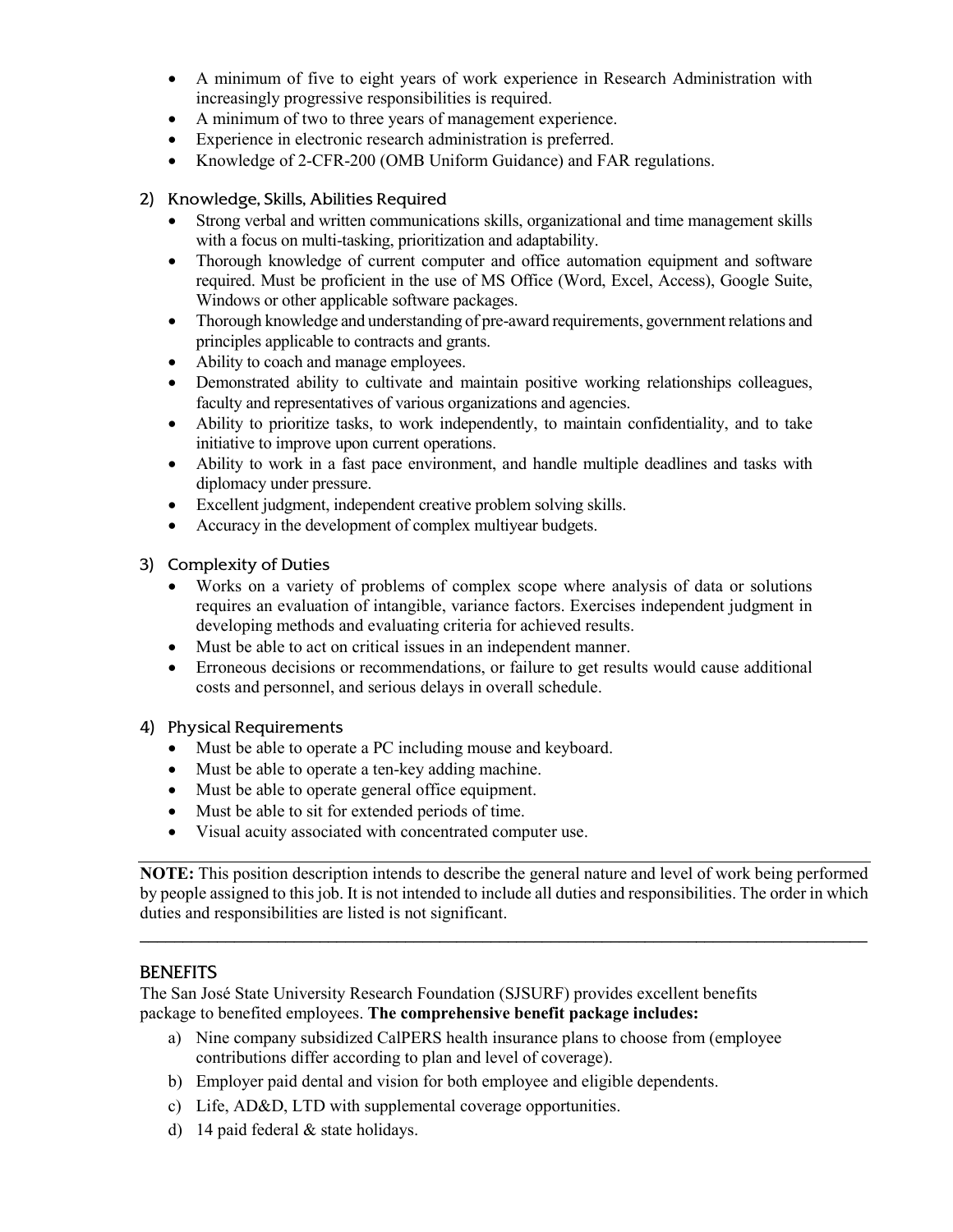- e) Retirement Plan: 403 (b) employee contribution plan component and a 403 (b) employer contribution component, which vests immediately.
- f) Vacation hour accruals and separate sick hour accumulations.
- g) Employee discounts.
- h) Paid training and professional development conferences.

Please visit th[e Benefits & Compensation page](https://www.sjsu.edu/researchfoundation/employees/benefits/index.php) on the SJSU Research Foundation website for more detailed information.

### COVID-19 VACCINATION POLICY

As required by the CSU Vaccination Policy, all new hires must be fully vaccinated against COVID-19 starting on September 30, 2021. Fully vaccinated means it has been 14 days after the second dose of the Pfizer or Moderna vaccine has been given, or it has been 14 days after the one dose of the J&J vaccine has been given. Additionally all employees are required to have booster shots and provide proof to SJSU by 2/28/2022 or after the six months from the final dose of the original vaccination, whichever is later. Proof of being fully vaccinated does not need to be disclosed until a job offer has been made. Proof must be submitted after the acceptance of the job offer. New hires may request a reasonable accommodation of the COVID-19 vaccination requirement based on medical or religious reasons. New hires must submit their request for an accommodation form after they accept the job offer, and before their scheduled start date. The reasonable accommodation provided to the employee, if any, will depend on the employee's job and the applicable facts, but it may include weekly COVID-19 testing. New hires who do not submit, before their scheduled start date, proof of being fully vaccinated or a request for reasonable accommodation will have their job offer revoked.

## APPLICATION PROCEDURE

To apply for this position, an applicant must submit a formal application for employment, as well as a resume and a cover letter. The applicant may do this via e-mail. The formal employment application is located on the SJSURF website on the **[Forms page.](https://www.sjsu.edu/researchfoundation/resources/forms/index.php) Due to the COVID-19 health crisis, all candidates must submit their application materials to [foundation-jobs@sjsu.edu.](mailto:foundation-jobs@sjsu.edu)** 

Please address your formal application, your resume, and your letter of interest directly to:

San José State University Research Foundation Attn: HR/Job Code: **PA MANAGER CO** E-mail: [Foundation-jobs@sjsu.edu](mailto:Foundation-jobs@sjsu.edu)

A background check (including a criminal records check) must be completed satisfactorily before any candidate can be offered a position with the SJSURF. Failure to satisfactorily complete the background check may affect the application status of applicants or continued employment of current SJSURF employees who apply for the position.

## REASONABLE ACCOMODATION

The San José State University Research Foundation (SJSURF) is committed to providing access, equal opportunity, and reasonable accommodation for individuals with physical or mental disabilities in the employment, recruitment, examination, hiring and interviewing processes. If you are a job seeker with a physical or mental disability and require a reasonable accommodation to search, apply, or interview for a job opening or otherwise need a reasonable accommodation during the application and hiring process, please contact us at foundation-jobs $\omega$ sjsu.edu. In the email message, please indicate your full name, phone number and the type of assistance required. You